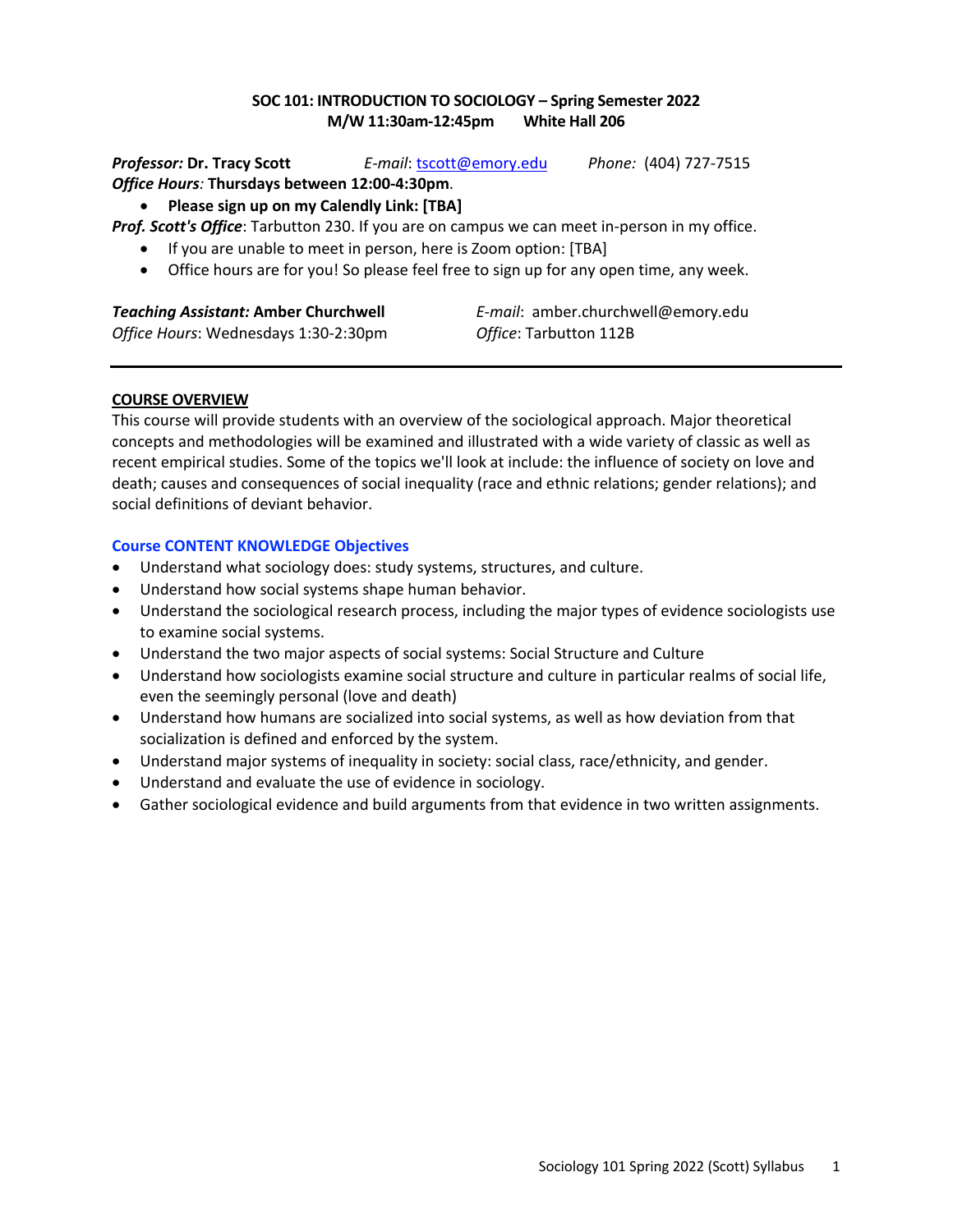#### **TRANSFERABLE SKILLS Objectives**

Transferable skills transfer from one domain to another. Thus, these skills will be important and valuable for any career you choose. They are more foundational than technical skills which often do not transfer from one domain to another and which often become obsolete (with new techniques). These are the most important and foundational "skills" that you will gain from your education at Emory. These skills are highly valued by employers.

### *1. Critical Thinking*

What is "critical thinking"?

"*Critical Thinking*: the objective analysis and evaluation of an issue in order to form a *considered (thought about carefully)* decision or conclusion." Adapted from Dictionary.com, retrieved online at Lexico.com.

#### **Key to** *Critical Thinking* in Sociology is the **Sociological Research Process.**

**Sociological Research Process** *Logic* **= Problem-Solving Skills**

- Sociological Research requires objectively analyzing and evaluating evidence in order to come to a considered conclusion (critical thinking).
- Sociological Research involves *logical steps* in which one must do careful, "considered" thinking (critical thinking) at each step, rather than relying on quick or formulaic rote rules. This research process logic is the best basis for all problem-solving.
- **This course will teach you** *sociological research process logic*. You will read sociological research articles. **All paper assignments will require you to apply the** *sociological research process logic* to your own data gathering and written work.
- Please read the following for the importance of sociological knowledge and how it encourages important critical thinking and observation skills: Tim Wise. 2019. "Forget STEM, We Need MESH: The importance of media literacy, ethics, sociology and history education." *Medium*. Sep. 17, 2019 https://medium.com/our-human-family/forget-stem-we-need-mesh-43ab6f6273cd

### *2. Writing*

**All course assignments are exercises in good writing**. This is a skill not to be underestimated. Over the course of your careers, you *will* write. (You will write thousands of emails if nothing else.) The better you write, the better you will do in your work.

• Please read the following for an interesting opinion piece about a real-life case of the effectiveness of good writing.

Jane Rosenzweig. 2019. "The Whistle-Blower Knows How to Write: His complaint offers lessons on how to make a point." *The New York Times*. Sep. 27, 2019.

https://www.nytimes.com/2019/09/27/opinion/whistleblower-complaint.html

### *3. Observation/Listening*

Sociology, and sociological research, are fundamentally about *observation of the social world and listening to others*, with a goal of understanding reality more clearly and objectively (rather than listening only in order to apply one's own personal belief system or agenda). Listening and observation are foundational to cross-cultural understanding and communication. Thus, all of our course content and course work will be focused on *encouraging your observational and listening skills*.

• Please read the following for the importance of listening as a skill: Kate Murphy. 2020. "It's Time to Tune In: Why Listening is the Real Key to Communication." *The Guardian*. Jan. 25, 2020. https://www.theguardian.com/lifeandstyle/2020/jan/25/its-time-to-tune-in-why-listening-is-thereal-key-to-communication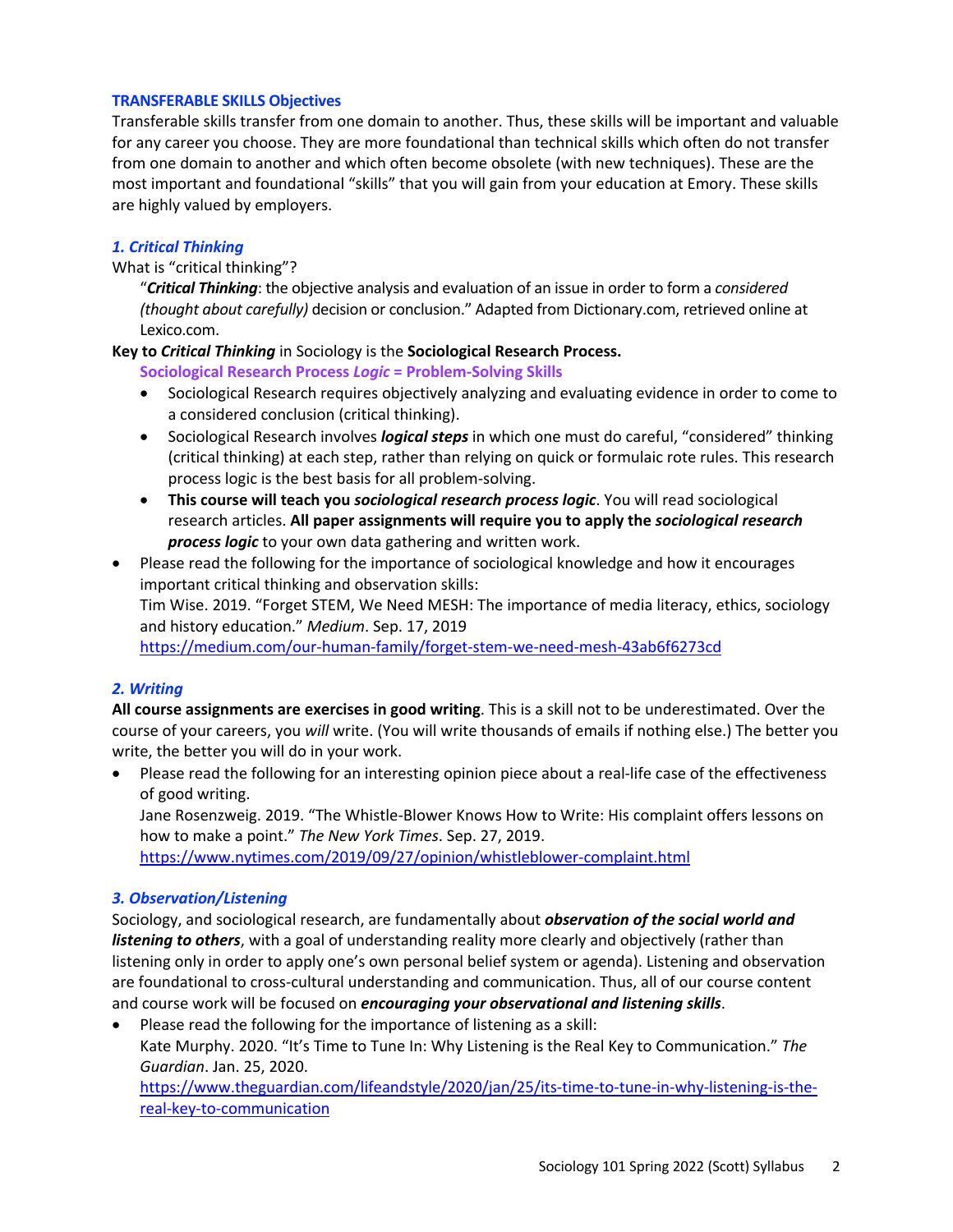### **COURSE MATERIALS**

### *Canvas site:* **https://classes.emory.edu**

Our Canvas site includes all Readings, Outlines of the lectures (posted before each class session), and all Assignment Instructions.

*Readings*: All readings are posted on Canvas, under the relevant **Topic Module**.

You are expected to **complete the readings before the class date listed** on the syllabus below. We will discuss some of the readings in class, so both the reading and class attendance are important. Class lecture and discussion will be more interesting if you have completed the readings!

#### **COURSE REQUIREMENTS**

**1. Attendance** is **strongly encouraged**. I will use lectures to give you additional information not found in the readings, and I will also provide frameworks for understanding and integrating the readings with the lecture material. We will also have discussion in classto help clarify all the material. *As an incentive, regular attendance (missing 2 or fewer classes) will be used to "improve" on very close grades (borderline). NOTE: absence due to illness is considered "excused." (See more under "Missed Classes" below.)*

**2. Two Papers**(percentages vary – see below; 55% total)

These papers are pilot research projects; you will follow the sociological empirical research process and gather data about social behavior/social factors, and then you will write about this data in research paper format. I will hand out instructions for these papers during the semester.

| Paper 1: Social Norm Observation: (6-8 pages) due Mon, Feb 21          | 25% |
|------------------------------------------------------------------------|-----|
| <b>Paper 2: Gender in Advertisements: (8-9 pages) due Wed, Apr 13:</b> | 30% |

**3. Two exams**(percentages vary – see below; 45% total)

- **Midterm Exam (In-Class)**: **Wednesday, Mar 2 20%**
	- The Midterm Exam will be an in-class exam.
	- The exam will consist of short answer/essay questions, and will cover both the readings and lecture material
- **Final Essay Exam (Take-Home)**: **Wed, May 4 25%**
	- The Final Exam is a **"Take-Home" exam; it will be open-book, open-note**.
	- **The Final Exam is NOT CUMULATIVE!!**
	- The Final Exam is **due (via Canvas) on Wednesday, May 4, our Final Exam Day.**

### **IN-PERSON CLASS RULES**

- **Wear your mask** (face covering) **at all times!** Coming into the room, during class, leaving class and yes, even when you ask a question. Masks are very important to help mitigate the spread of variants.
- NO eating or drinking in class (unless emergency dehydration, etc.).
- **Do NOT come to class if you have any symptoms! Follow the instructions here:** https://www.emory.edu/forward/covid-19/if-you-feel-sick.html
- For more on these issues: https://www.emory.edu/forward/information-for/undergraduates.html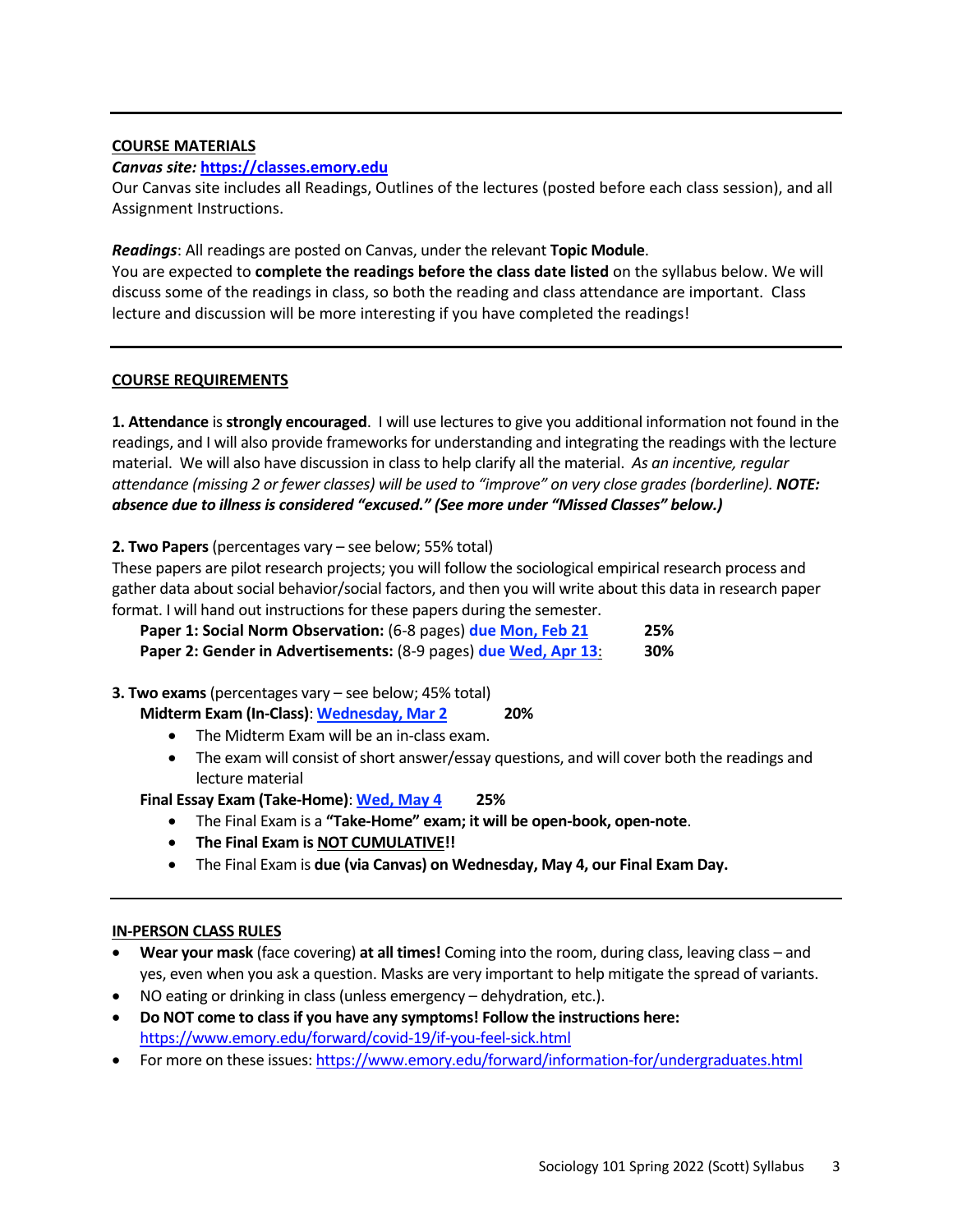### **SOME other GROUND RULES**

# *Electronics*

**Laptops (or tablets) are permitted in this class, with caveats.** Please refrain from texting, checking social media, shopping, or any other non-class activities on your computer. If you are found to be engaging in these activities, you will be asked to leave the classroom for the remainder of the class. *The use of cell phones is not permitted in this class. Please turn OFF and put away your phones.*

# *General Conduct*:

Please be mindful of the general code of conduct that you would use in any classroom setting. I expect us all to be respectful of one another.

# *Email Communication*:

I generally try to respond to emails within 24 hrs, but I do not guarantee a response within 24 hrs. If you do not get a response after 48 hours, please remind me! I do not answer emails after 8pm at night.

# *General Communication*

I provide very detailed information and instructions in all the course documents.

- **Please read all the written course communications thoroughly!**
- If you have **questions after you have read everything** in a particular course document (syllabus, paper instructions, study guide), **then please ask me**.

# **MISSED CLASSES during IN-PERSON SESSIONS**

# **\*\*\*EXCUSED ABSENCES\*\*\***

Absences due to *verified* **illness or emergency situation** will be considered "Excused." You must have some kind of documentation to verify: for example, a copy of healthcare appointment confirmation, or notification from your advisor in the Office of Undergraduate Education.

WHAT TO DO if you miss class because of an **Excused Absence** (verified by a healthcare provider or the Office of Undergraduate Education):

- Please **email both me and our TA Amber Churchwell,** and let us know **the exact dates of classes that you miss**.
- **Provide verification of your absence:** e.g., send healthcare appointment documentation or contact your Academic Advisor in the Office of Undergraduate Education.
- Then, **Amber will send you the recording link and note-taker's notes** after each of the classes.

### **\*\*\*UNEXCUSED ABSENCES\*\*\***

**YOU are responsible** for missed material. **Please get notes from one of your classmates** and review those, first. After you have read the missed material, if you still have questions, please come to my office hours.

- There is **no penalty** for unexcused absences.
- However, we **do NOT provide recording links or note-taker notes for unexcused absences.**
- We also **do not answer emails about these.**
- **You must get the material/notes from a classmate.**

*Extra Credit*: There are no extra credit assignments available in this course.

### *Make-Up Policy / Late Assignments*:

Makeup exams and/or late assignments will only be allowed in a situation of an excused absence (e.g., illness, family emergency). If you are going to miss an exam, please make every effort to notify me before the missed class. A mutually convenient time will be arranged for you to make up the exam.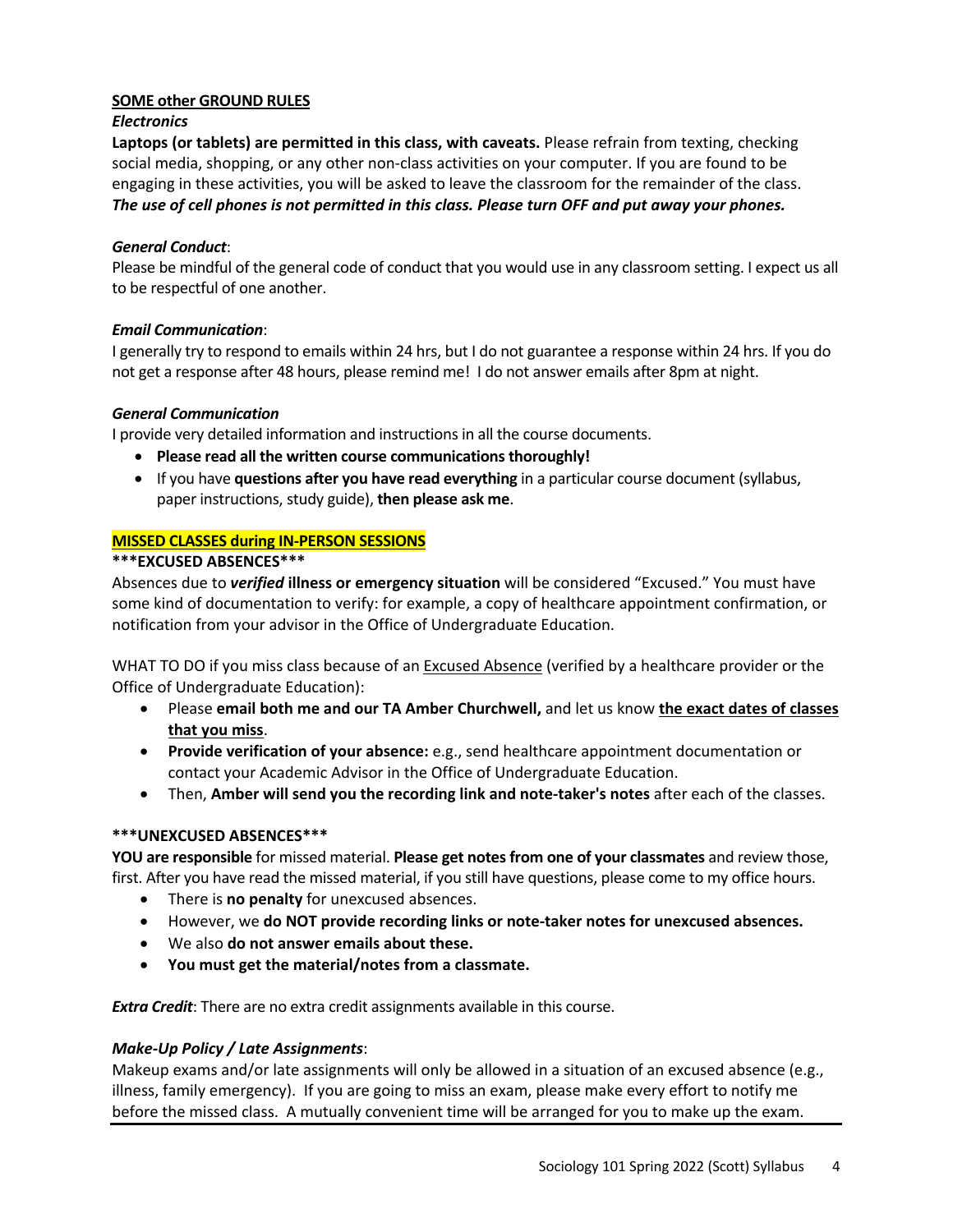### **OTHER IMPORTANT INFORMATION**

# *Stress management and mental health*

Many students face challenges that can interfere with their academic success and overall wellbeing. If you are struggling with this class, please visit me during office hours or contact me via email. If you are feeling overwhelmed and need support, please go to: http://campuslife.emory.edu/support/index.html Emory also offers free, 24/7 support resources via TimelyCare: https://timelycare.com/emory. Other Emory resources include:

- Counseling & Psychological Services
- Office of Spiritual & Religious Life
- Student Case Management and Interventions Services
- Student Health Services Psychiatry
- Emory Anytime Student Health Services

# *Accessibility and Accommodations*

If you have a documented disability and have anticipated barriers related to the format or requirements of this course, or presume having a disability (e.g., mental health, attention, learning, vision, hearing, physical or systemic), and are in need of accommodations for this semester, please **contact the Department of Accessibility Services (DAS), as soon as possible,** to request accommodations.

**Students who have accommodations in place** should contact me sometime during the first weeks of the semester, to let me know your specific needs for the course as it relates to your approved accommodations. All discussions with DAS and faculty are confidential. Additional information regarding DAS: https://accessibility.emory.edu/index.html Contact information for the Department of Accessibility Services: Phone: 404-727-9877 | TTD 404-712- 2049. Email: accessibility@emory.edu

# *Emory Writing Center*

The Emory Writing Center (EWC) is open to support students in Emory College. They offer one-on-one remote and in-person tutoring for a range of composition projects (essays, reports, theses, etc.), at any stage of the writing process (from brainstorming to final revisions). Writing Center tutors work on idea development, structure, use of sources, style, grammar, and more. They are not a proofreading or editing service, but rather offer strategies and resources writers can use as they compose, revise, and edit their own work. Tutors also support the literacy needs of English Language Learners (ELL); several tutors are trained ELL Specialists. The Writing Center is located in Callaway N111.

- **Learn more and make an appointment at http://www.writingcenter.emory.edu .**
- Please review their policies before your first appointment, including our new policy on inclusivity and respect: http://writingcenter.emory.edu/appointments/policies.html.

### *Academic Conduct:*

Emory College has established an Honor Code outlining an appropriate code of conduct with respect to academic honesty and plagiarism. Information on Emory's Honor code can be accessed at: http://catalog.college.emory.edu/academic/policies-regulations/honor-code.html

The Honor Code is in effect throughout the semester. By taking this course, you affirm that it is a violation of the code to cheat on exams, to plagiarize, to deviate from the teacher's instructions about collaboration on work that is submitted for grades, to give false information to a faculty member, and to undertake any other form of academic misconduct. You agree that the instructor is entitled to move you to another seat during examinations, without explanation. You also affirm that if you witness others violating the code you have a duty to report them to the honor council.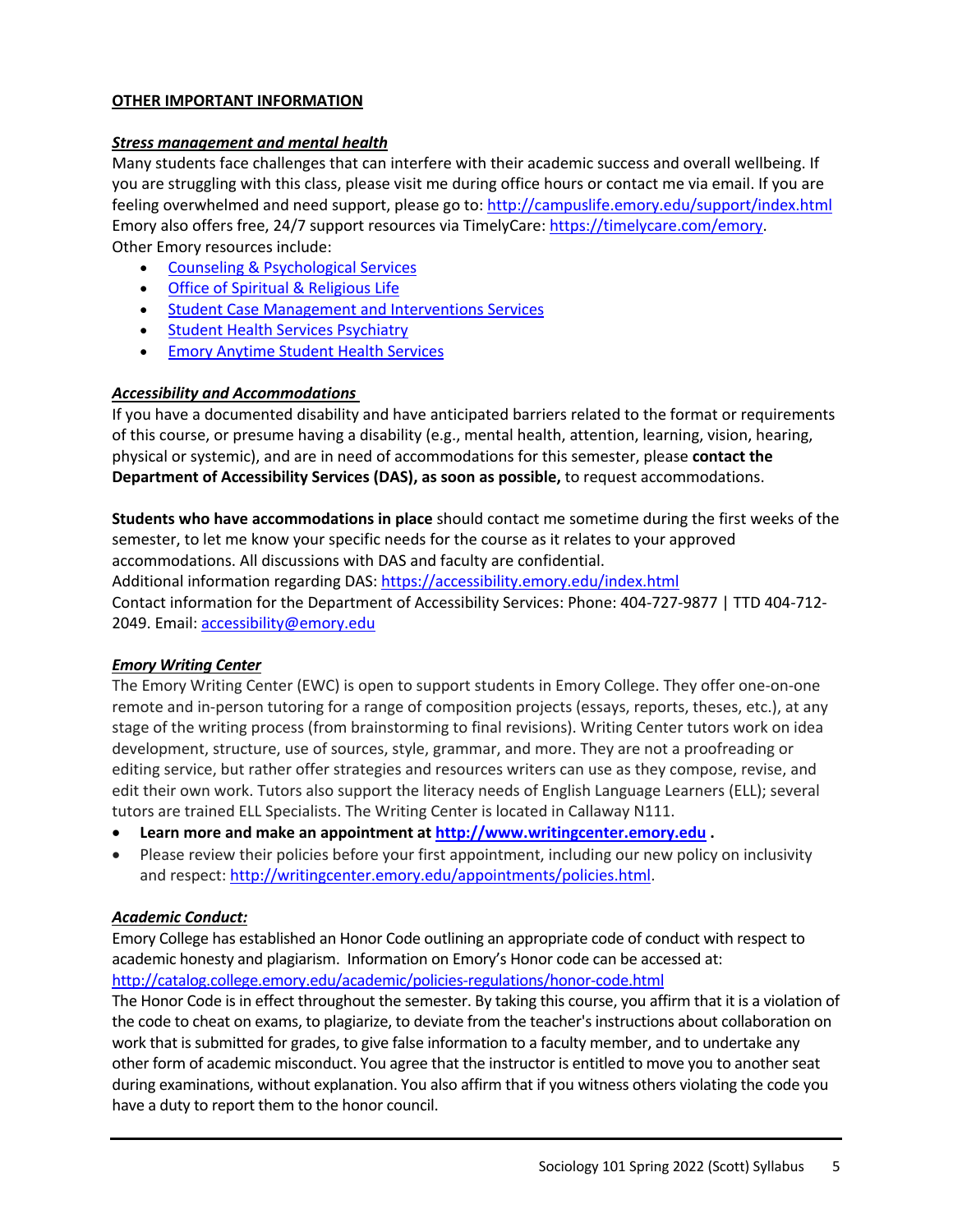#### **CLASS SCHEDULE** (SUBJECT to CHANGE)

#### **PART I: The Sociological Perspective**

*Jan 12 (W):* Welcome & Introductions

### **TOPIC 1 What Is Sociology?**

*Jan 19 (W):* Wise, Tim. 2019. "Forget STEM, We Need MESH: The importance of media literacy, ethics, sociology and history education." *Medium*.

https://medium.com/our-human-family/forget-stem-we-need-mesh-43ab6f6273cd Johnson, Allan G. 2013. "Aren't Systems Just People?" Selection from *The Forest and The Trees: Sociology as Life, Practice, and Promise*.

https://www.agjohnson.us/glad/arent-systems-just-people/ Charon, Joel. 2004. *Should We Generalize about People?* (In Patricia Adler & Peter Adler. 2009. *Sociological Odyssey*. 3rd edition, pp. 16-23.)

#### **TOPIC 2 How Do We Do Sociology? (Sociological Research Methods)**

- *Jan 24 (M):* Giddens, Duneier, Appelbaum, and Carr. 2020. "Chapter 2: Asking and Answering Sociological Questions." In *Introduction to Sociology*, Seagull 12e. NY: W.W. Norton & Company.
- *Jan 26 (W):* Adler, Patricia and Peter Adler. 2003. *The Promise and Pitfalls of Going into the Field* (In Hartmann and Uggen, eds. 2012. *The Contexts Reader*, 2nd Ed. New York: W.W. Norton & Co. Pp. 518-525.) **Handout & Discussion of Paper Assignment 1 (Social Norm Observation)**
- *Jan 31 (M):* Schumann, Howard. 2002. *Sense and Nonsense about Surveys.* (In Hartmann and Uggen, eds. 2012. *The Contexts Reader*, 2nd Ed. New York: W.W. Norton & Co. Pp. 509-517.) Meyer, Philip. 1970. *If Hitler Asked You to Electrocute a Stranger, Would You? Probably*. (In Henslin, James. 2007. *Down to Earth Sociology: Introductory Readings*. 14th edition. NY: Free Press, pp. 269-276.)

### **TOPIC 3 Main Concept: Social Structure**

- *Feb 2 (W):* Zimbardo, Philip. 1972. *The Pathology of Imprisonment*. (In Henslin, pp. 315-321.)
- *Feb 7 (M):* FILM (in class): Zimbardo, Philip. *Quiet Rage: The Stanford Prison Experiment*.
- *Feb 9 (W):* Hochschild, Arlie. 1983/2003. *The Managed Heart*, Chapter 1 (pp. 12-19); Chapter 4, "Feeling Rules" (pp. 56-75).

#### **TOPIC 4 Main Concepts: Culture & Social Construction of Reality**

- *Feb 14 (M):* Zerubavel, Eviatar. 1985. *The Seven Day Circle: The History and Meaning of The Week.* Introduction (pp. 1-4); Chapter 7, "Culture, Not Nature" (pp. 130-141). Henslin, James. 2003*. Eating Your Friends is the Hardest: The Survivors of the F-227*. (In Henslin, pp. 277-286.)
- *Feb 16 (W):* Ross Haenfler, *Core Values of the Straight Edge Movement* (Patricia Adler & Peter Adler. 2006. *Sociological Odyssey*. 2nd edition, pp. 86-96)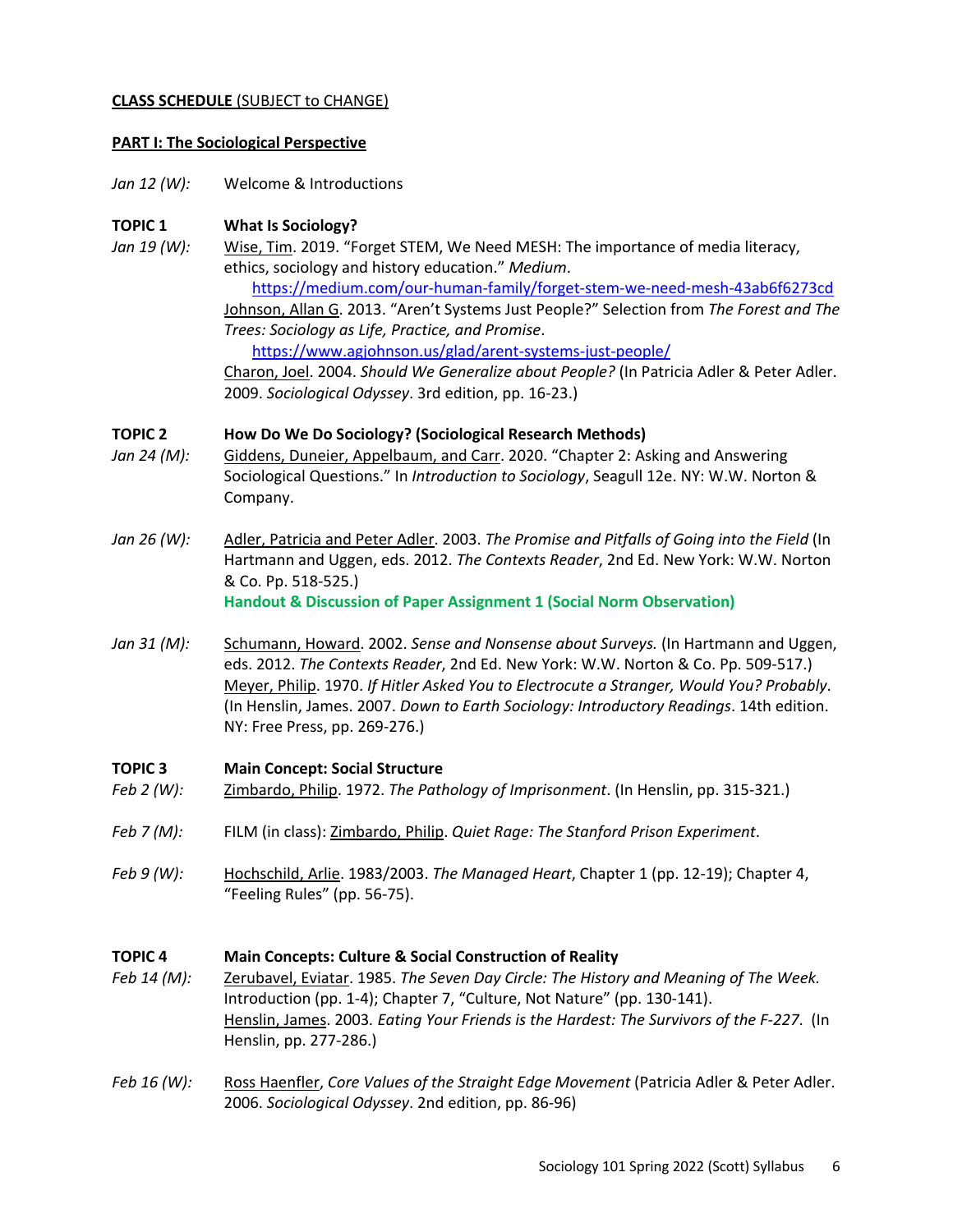| TOPIC 5     | The Case of Death: Culture. Social Structure. and Fear                                |
|-------------|---------------------------------------------------------------------------------------|
| Feb 21 (M): | Chambliss, Daniel F. 1996. The World of the Hospital. (In James Henslin, ed., Down to |
|             | Earth Sociology, 13 <sup>th</sup> ed.)                                                |
|             | Chopin, Kate. 1894. The Story of an Hour.                                             |
|             | <b>DUE: Paper 1 (Social Norm Observation)</b>                                         |
|             |                                                                                       |

- *Feb 23 (W)* Zelizer, Viviana. 1985. Chapter 2, "From Useful to Useless: Moral Conflict over Child Labor," pp. 56-72 in *Pricing the Priceless Child*.
- *Feb 28 (M):* Finish Discussion of Zelizer. *Review for Exam*
- *Mar 2 (W):* **Exam 1**
- **Mar 7-11 SPRING BREAK!**

### **PART II: Socialization and Deviance**

- **TOPIC 6 Socialization: Development of the Self** *Mar 14 (M):* Davis, Kingsley. 1949. *Extreme Isolation*. (In Henslin, pp. 151-160.) Cahill, Spencer. 1989. *Fashioning Gender Identity.* (In Patricia Adler & Peter Adler. 2009. *Sociological Odyssey*. 3rd edition, pp. 97-106.)
- *Mar 16 (W):* FILM: *Killing Us Softly*. **Handout & Discussion of Paper Assignment 2 (Gender Portrayal in Ads)**
- *Mar 21 (M):* Katharina Linder. 2004. "Images of Women in General Interest and Fashion Magazine Advertisements from 1955 to 2002." *Sex Roles* 51:409-421.

# **TOPIC 7 Deviance and Criminology**

- *Mar 23 (W):* Pager, Devah. 2003. *The Mark of a Criminal Record (In Patricia Adler & Peter Adler.* 2009. *Sociological Odyssey*. 3rd edition, pp. 156-167.) Anderson, Elijah. 1999. *The Code of the Street.* (In Adler & Adler, *Sociological Odyssey*,  $2<sup>nd</sup>$  edition, pp. 74-85.)
- *Mar 28 (M):* Chambliss, William. 1973. *The Saints and the Roughnecks*. (In Henslin, pp. 299-314.) Rosenhan, David. 1973. *On Being Sane in Insane Places*. (In Henslin, pp. 322-334.)

# **PART III: Social Systems and Inequality**

### **TOPIC 8 Social Class (Socioeconomic Status)**

*Mar 30 (W):* Ehrenreich, Barbara. 1999. *Nickel and Dimed*. (Henslin, pp. 411-424.) Aries, Elizabeth and Maynard Seider, *Lower Income College Students at Elite vs. State Schools*. (In P. Adler & P. Adler. 2009. *Sociological Odyssey*. 3rd ed, pp. 319-328).